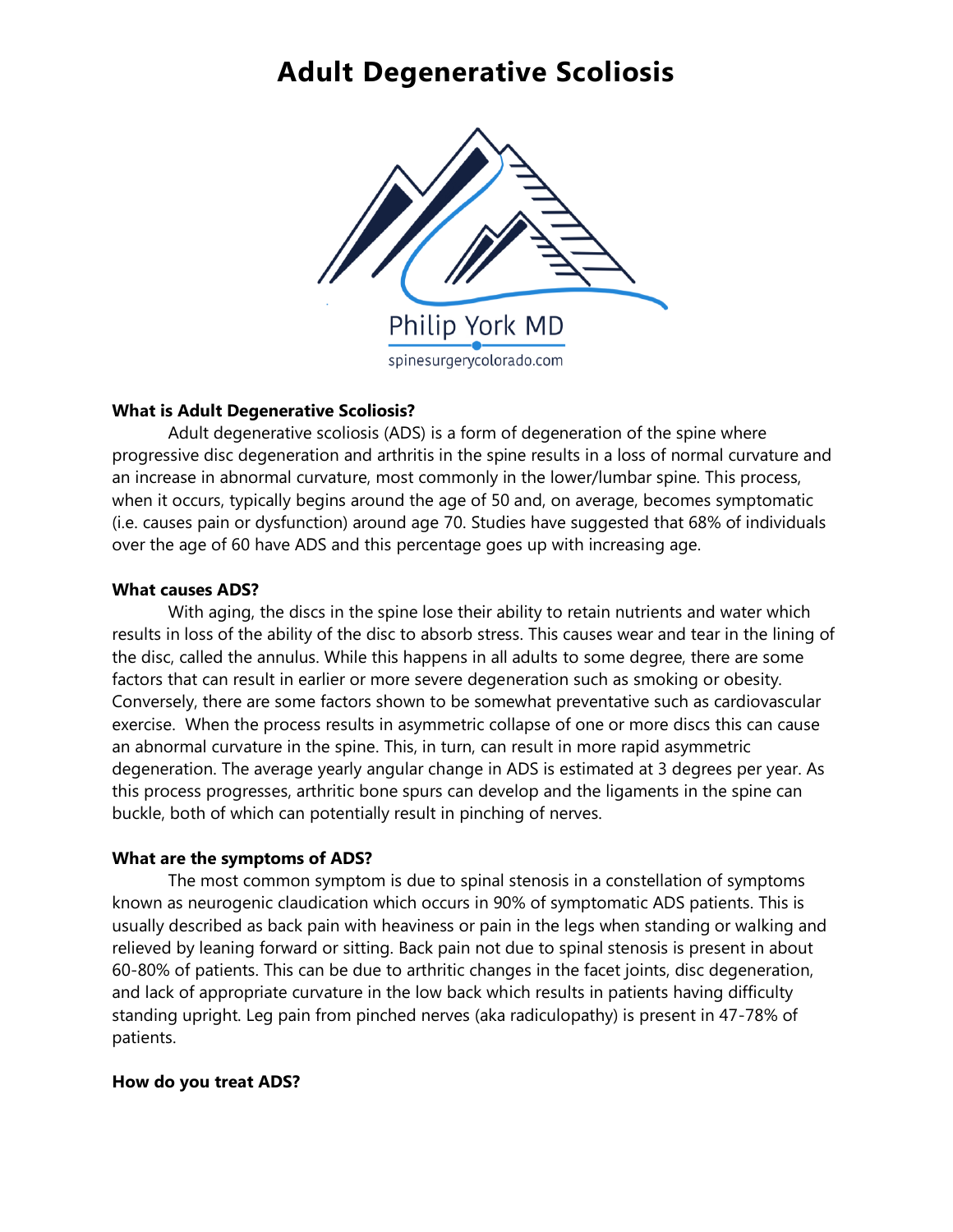## **Adult Degenerative Scoliosis**

If the symptoms are not severe, physical therapy is often recommended as a first step in treatment. While there is little evidence that this will provide long-term relief in most patients with ADS, it can improve strength and function even if surgery is the ultimate treatment. At times injections can be helpful to diagnose the cause of leg pain if it is not obvious. While injections can sometimes relieve the pain, it has been suggested that there should be 3 weeks between injections and a maximum of 3-4 injections in a 6-12 month period.

In some cases, surgery is the recommended treatment. But the decision for surgery should not be taken lightly, especially in older patients with numerous medical conditions that can result in increased risks from surgery. In some cases, a small surgery such as a decompression (where some bone and ligaments are removed to make space for pinched nerves) can provide significant relief of pain. In other cases, decompression alone is not enough and a fusion is recommended along with the decompression which involves placing screws, rods and other implants to correct and stabilize the spine. Sometimes a small, focal fusion can be successful. Other times, the amount of degeneration of the spine or the severity of the curvature or deformity is such that a much larger fusion would be required for success. To determine the appropriate surgery requires a number of special imaging studies including CT scans, MRIs and special xrays. These also help plan the appropriate patient-specific correction of the spine. Often a bone density test (DEXA scan) will be obtained to determine if the bones are strong enough to place screws and rods. If not, then you may be referred to a specialist who might start special medications to help with bone density.

### **What are the risks of the surgery?**

Risks common to all spine surgery include nerve irritation or nerve injury (rare), spinal fluid leak, fracture of the bone, failure of the two bones to heal/fuse together (known as pseudarthrosis) which can lead to broken rods or screws (known as hardware failure), increased stress on nearby non-fused levels that might occur over time – all of which might require additional surgeries. The odds of having some type of complication such as an infection, blood clot, pneumonia, etc increase not only with age but also with the size of the fusion and magnitude of the surgery.

#### **What is the recovery like?**

Each patient's recovery is unique and depends on a number of factors such as age, fitness, medical history, and preoperative pain medication requirement. The recovery can vary significantly patient to patient and depends on the specific surgery recommended. In the case of a smaller decompression surgery some patients can discharge home from the recovery room. However, in large fusion surgeries patients may require some time in the intensive care unit and then several days in the hospital prior to discharging to home or to a rehab facility. The larger fusion surgeries certainly result in a prolonged recovery period. The first 6 weeks are recovering from the pain of the surgery and increasing daily activities such as walking. 6 weeks to 3 months is spent starting physical therapy to get the legs and back strong. It can be 6-12 months before you return to full strength and that is typically when patients are happiest about their overall improvement from the surgery.